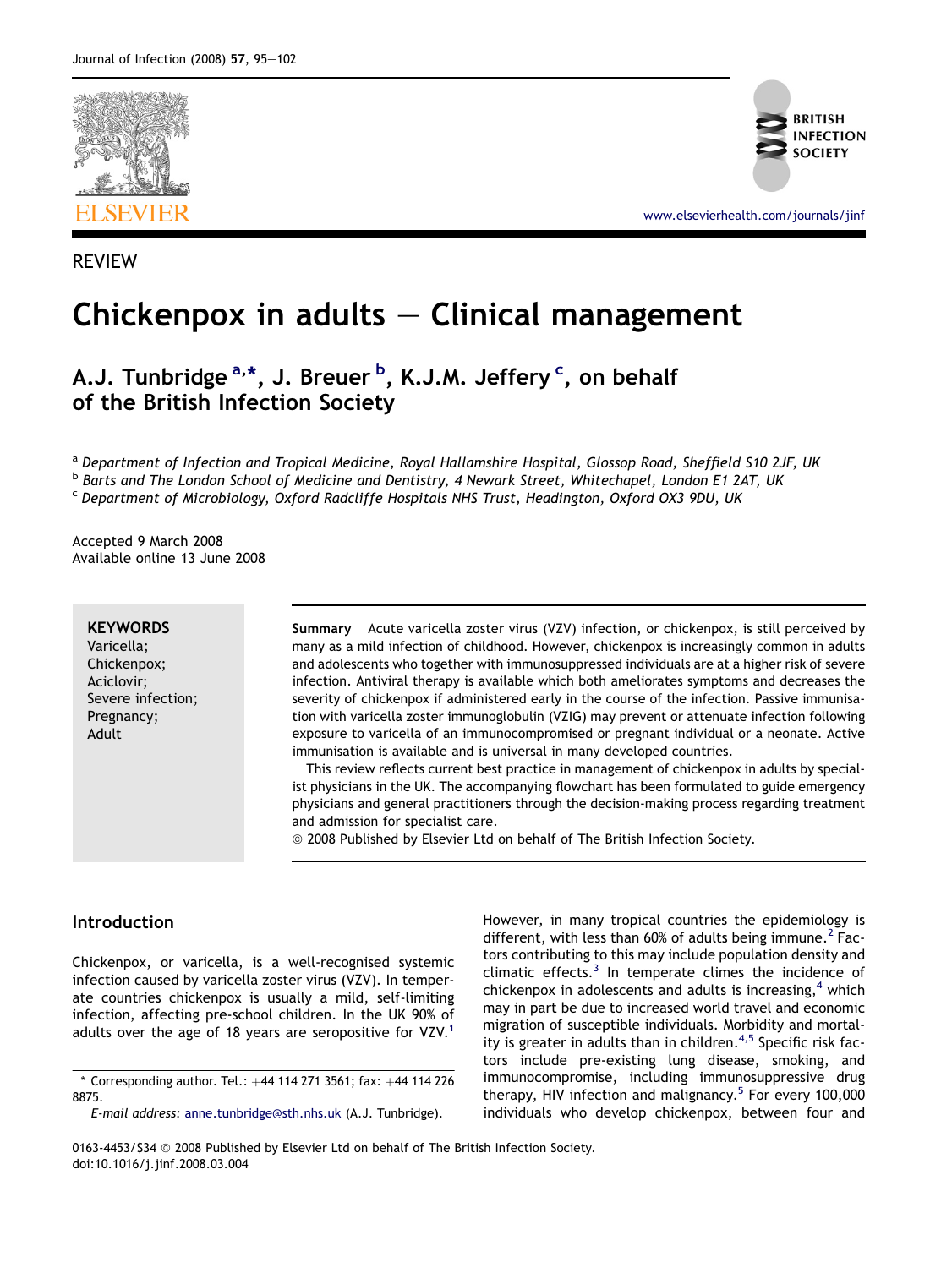nine will die, of whom 81-85% will be adults.<sup>[6,7](#page-5-0)</sup> Chickenpox is five times more likely to be fatal in pregnancy than in the non-pregnant adult.<sup>8</sup>

## Pathogenesis

During primary infection VZV colonises the upper respiratory tract, followed by seeding of the reticuloendothelial system. Viraemia is followed by spread to the skin and mucosal surfaces, with development of the characteristic vesicles. Infection is controlled by both humoral and cell mediated immune responses. Following primary chickenpox, the virus establishes latency in the dorsal root ganglia. Subsequently a reduction in cell mediated immune function or senescence may allow reactivation of the virus, resulting in the dermatomal vesicular rash of shingles, also known as herpes zoster.

## Infectivity

Chickenpox has a high attack rate, affecting 90% of nonimmune exposed individuals. The incubation period is 10–21 days.<sup>[9](#page-6-0)</sup> Infectivity is at its highest from 2 days prior to onset of the rash, with airborne droplet spread playing an important role in transmission. The virus is also directly shed from vesicles, and may be transferred by heavily contaminated clothing or bedding until all the vesicles have crusted over and dried, usually after  $5-6$  days.

A non-immune individual can develop primary chickenpox after significant exposure to shingles. It is important to reassure contacts that anyone who has had chickenpox or shingles in the past can be considered to be immune.<sup>[10](#page-6-0)</sup> Re-exposure to VZV protects against herpes zoster.<sup>[11](#page-6-0)</sup>

## Clinical chickenpox and its differential diagnosis

The clinical diagnosis is rarely in doubt, although disseminated herpes zoster or herpes simplex in immunocompromised individuals may be difficult to differentiate from primary VZV infection. Fever, malaise and lethargy precede the eruption of the rash by 24 h. The rash starts on the trunk and face, develops in crops, and typically spreads to involve much of the skin surface. It is initially macular, proceeding to papules and vesicles that are fluid filled and become pustular, often turning yellow. The lesions are intensely itchy, with surrounding erythema. Most patients have a moderate rise in temperature. The mucous membranes of the oropharynx and genital tract may become involved. In immunocompetent individuals the rash peaks at 48 h. The vesicles will then begin to crust over before drying up; new lesions may appear for up to 5 days. Scabs usually separate and are shed within 2 weeks of the onset of infection. Full resolution of the skin lesions may take up to a month [\(Fig. 1](#page-2-0)).

A typical presentation may occur, particularly in the immunocompromised, e.g. with the development of abdominal pain due to visceral disease prior to onset of the classic skin rash.[12](#page-6-0) In bone marrow transplant recipients the syndrome of acute right upper quadrant pain due to hepatic necrosis may be misinterpreted in the early stages as graft versus host disease.<sup>[13](#page-6-0)</sup>

It may be important to differentiate chickenpox from other vesicular rashes. Chickenpox rash is centripetally distributed, particularly involving the face and trunk, with fewer lesions on the limbs. Early in the disease lesions at all stages of development may be seen. Variola (smallpox) lesions classically appeared firstly on the tongue and palate and as small macules on the face before centrifugal spread. The vesicles or nodules were firm, well-circumscribed, deeper in the skin, and all at the same stage of development. Although global eradication of smallpox was announced in 1979 the virus remains of interest because of bioterrorism concerns. Other conditions that may be confused with chickenpox include impetigo (may begin as regional vesicles before crusting develops), drug related eruptions, contact dermatitis, erythema multiforme and Stevens-Johnson syndrome, enteroviral infections (hand, foot and mouth disease; typically a peripheral distribution of whitish-grey tender flat vesicles), disseminated molluscum contagiosum, plus scabies, poison ivy and pityriasis rosea, the latter three being intensely itchy conditions.

## Assessment of a patient with chickenpox

Clinical examination may reveal little apart from the rash. The absence of respiratory signs does not preclude the presence of pneumonitis.<sup>[14](#page-6-0)</sup> Chest radiography and pulse oximetry should be performed on all patients who are at particular risk of pneumonitis (see below) or who develop symptoms of cough or breathlessness. Any patient with signs of severe disease (see [Table 1](#page-3-0)) should be assessed by a specialist physician in hospital.

Thrombocytopenia and moderately raised liver transaminases are often seen, but usually resolve with the acute illness.[14](#page-6-0)

## Complications of chickenpox

Pneumonitis may be life-threatening and is a particular risk in pregnant women, the immunocompromised, those with pre-existing lung disease (not including asthma), and smokers. Between 5 and 14% of adults with chickenpox will develop pulmonary involvement.<sup>[15](#page-6-0)</sup> Patients with more than one risk factor are more likely to develop severe varicella pneumonitis requiring respiratory support.<sup>[16](#page-6-0)</sup> Close monitoring of respiratory rate and oxygen saturation is essential as pneumonitis can progress rapidly.

Central nervous system involvement may result in acute cerebellar ataxia which usually occurs during the recovery period and is most likely to be immunologically mediated  $$ it is usually benign and self-limiting in children. More rarely varicella encephalitis occurs which carries a mortality of up to 20%. Significant invasive infection, causing multi-system failure, may occur in immunocompromised patients.<sup>[17](#page-6-0)</sup>

Secondary bacterial infection with Staphylococcus aureus or Group A Streptococci is a common complication of chickenpox and may result in skin and soft tissue infection, osteomyelitis, septicaemia or toxic shock syndrome. A significant rise in temperature 2 or 3 days into the illness may indicate a secondary bacterial infection and treatment with appropriate antibiotics, such as flucloxacillin, co-amoxiclav or a macrolide should be considered.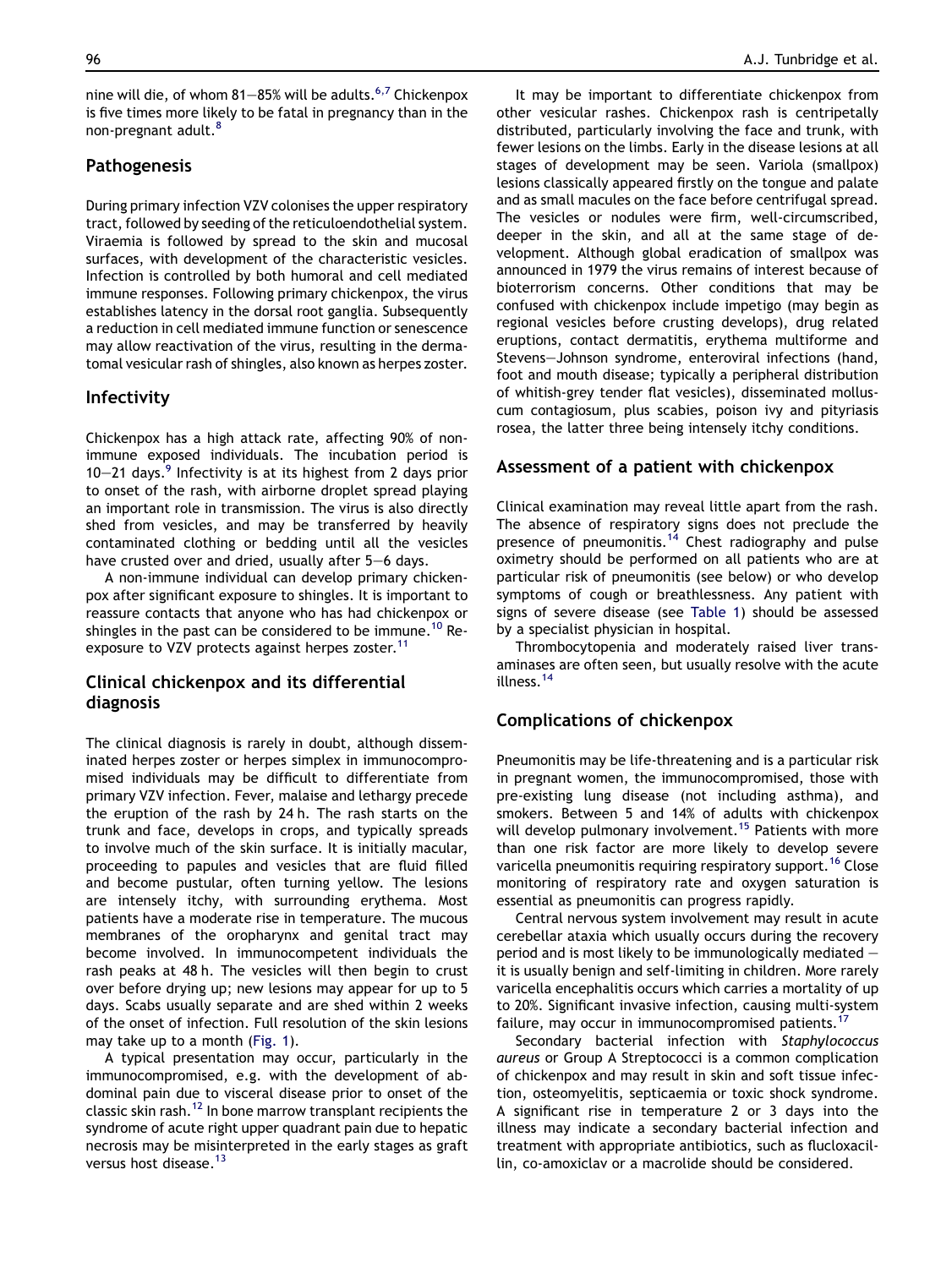

<span id="page-2-0"></span>

Chickenpox in Adults: Clinical Management

Figure 1 Chickenpox in adults  $-$  clinical management.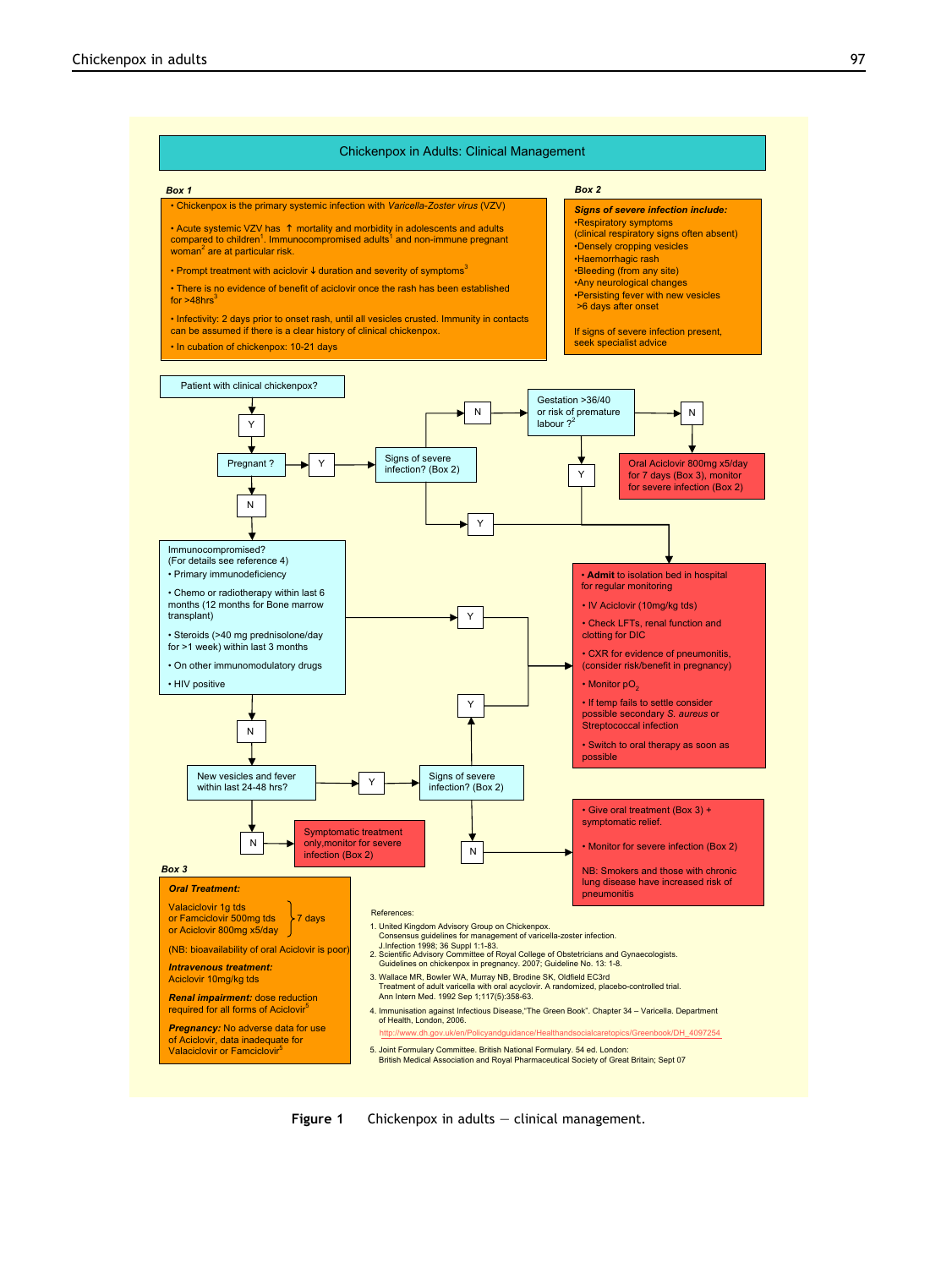- <span id="page-3-0"></span>- Respiratory symptoms (clinical respiratory signs are often absent). - Densely cropping vesicles. - Haemorrhagic rash.
- Bleeding
- (e.g. from gums, haemoptysis, GI bleeding).
- Any neurological changes (cerebellar signs, encephalopathy).
- Persisting fever with new vesicles >6 days after onset.

Haemorrhagic complications include pulmonary and gastrointestinal bleeding, intra-cerebral haemorrhage and disseminated intravascular coagulation. Evidence of bleeding, e.g. easy bruising, haemorrhagic skin lesions, bleeding gums, or haemoptysis, should be urgently investigated with prompt admission to hospital.

# Investigation of chickenpox

Although the majority of diagnoses are made clinically, the virus may be detected by molecular techniques (PCR) or virus isolation from fluid/cells from the base of the vesicular lesion. This may be helpful in the management of the immunocompromised patient, in whom a vesicular rash may have other causes such as disseminated herpes simplex infection or graft versus host disease.

# Treatment of chickenpox

Aciclovir inhibits VZV replication, reducing severity and shortening duration of symptoms if given within 24 h of the onset of infection.<sup>[18](#page-6-0)–[21](#page-6-0)</sup> While it is rare for patients to present within such a short time frame, a pragmatic approach is to consider antiviral agents in patients who present within  $24-48$  h of new vesicles, implying that the disease is still evolving.[22](#page-6-0) For immunocompetent individuals presenting more than 48 h after the development of new lesions symptomatic treatment only is advised, but they should be monitored for signs of severe infection (see Table 1).

Aciclovir has a good safety profile and is well-tolerated. However, the bioavailability of oral aciclovir is poor, requiring dosing at 800 mg 5 times daily. In addition the IC90 of VZV for aciclovir and related compounds is higher than for herpes simplex virus and therefore levels may be suboptimal for inhibition of viral replication. The pro-drug valaciclovir, at a dose of 1 g 3 times daily, greatly enhances bioavailability,[23](#page-6-0) resulting in 3- to 4-fold higher plasma aciclovir levels that can be achieved with oral aciclovir. Famciclovir, the pro-drug of penciclovir, dosed at 500 mg 3 times daily, also has enhanced bioavailability when compared with aciclovir. These second generation antiviral drugs are recommended first line for the treatment of shingles (herpes zoster), as they accelerate healing, reduce pain and reduce dosing frequency compared to aciclo-vir.<sup>[24](#page-6-0)–[26](#page-6-0)</sup> They are becoming the preferred oral formulations for chickenpox in many cases. $^{27}$  $^{27}$  $^{27}$ 

The relatively low frequency of serious complications of VZV infection in adults means that trials of aciclovir treatment have been insufficiently powered to demonstrate a reduction in the complication rate, although a retrospective analysis of 46 reports of 272 patients with varicella pneumonia showed a 3.6-fold higher mortality rate in those who did not receive aciclovir[.28](#page-6-0) Qualitative cost analysis does however suggest that treatment of all adults and adolescents is worthwhile[.29,30](#page-6-0) A minimum of 1 week of antiviral therapy is recommended. Two weeks therapy may be appropriate in severe disease or in the immunocompromised, for whom intravenous therapy is usually recommended, although with rapid improvement an early switch to oral therapy may be considered. In the UK, the use of aciclovir is not recommended in immunocompetent children under the age of  $12<sup>31</sup>$  as the complication rate is low and treatment confers minimal benefit when compared to adolescents and adults[.20](#page-6-0) Aciclovir should be used in children if they or their sibling contacts have a significant medical condition.<sup>32</sup> A placebo-controlled study does recommend aciclovir for adolescents, as they have more severe disease than younger children.<sup>20</sup>

Aciclovir at a dose of 10 mg/kg intravenously every 8 h should be used for those who have or are at risk of severe disease. $31$  Intensive supportive therapy may be required and antibiotic cover is appropriate if secondary bacterial sepsis is suspected. A small retrospective study of the use of steroids in severe varicella pneumonia showed some benefit, $33$  but there is no data from prospective randomised controlled trials and steroids are not currently recommended. There is no evidence that varicella zoster immunoglobulin (VZIG) reduces the severity of infection.

Supportive therapy, such as anti-pruritic drugs can be helpful for all age groups. Mouthwashes and soothing topical lotions, plus anaesthetic gels for the genital area if there is mucosal involvement, are also useful for symptomatic treatment.

# Chickenpox in pregnancy

Pregnant women are at significant risk of varicella pneumonitis and severe disease. The risk is highest after 20 weeks gestation as T-cell function starts to decline or in those who smoke, have chronic lung disease, are immuno-suppressed or have more than 100 skin lesions.<sup>[15,34](#page-6-0)</sup> The risk of miscarriage and premature labour in later pregnancy is also increased.[35](#page-6-0) Fetal varicella syndrome is a recognised complication of infection in the first half of pregnancy, affecting approximately 0.4% of infants born to mothers infected up to 12 weeks, and 2% of those infected between 13 and 20 weeks of gestation.  $36-39$  $36-39$  $36-39$  There have been rare cases of fetal varicella syndrome reported in infants exposed between 20 and 28 weeks gestation.<sup>[38](#page-6-0)</sup> Shingles in the mother does not present a risk to the infant.<sup>[39](#page-6-0)</sup>

Neonates have a significant risk of severe varicella infection when the onset of maternal infection is within 5 days prior to or 2 days after delivery, due to the lack of transfer of protective maternal antibodies and the relative immaturity of the neonatal immune system. Mortality is thought to be up to 30% without active treatment,  $40^{\circ}$  $40^{\circ}$  and VZIG is recommended for all infants whose mothers develop chickenpox 7 days before to 7 days after delivery. Intravenous aciclovir should be given to these infants if they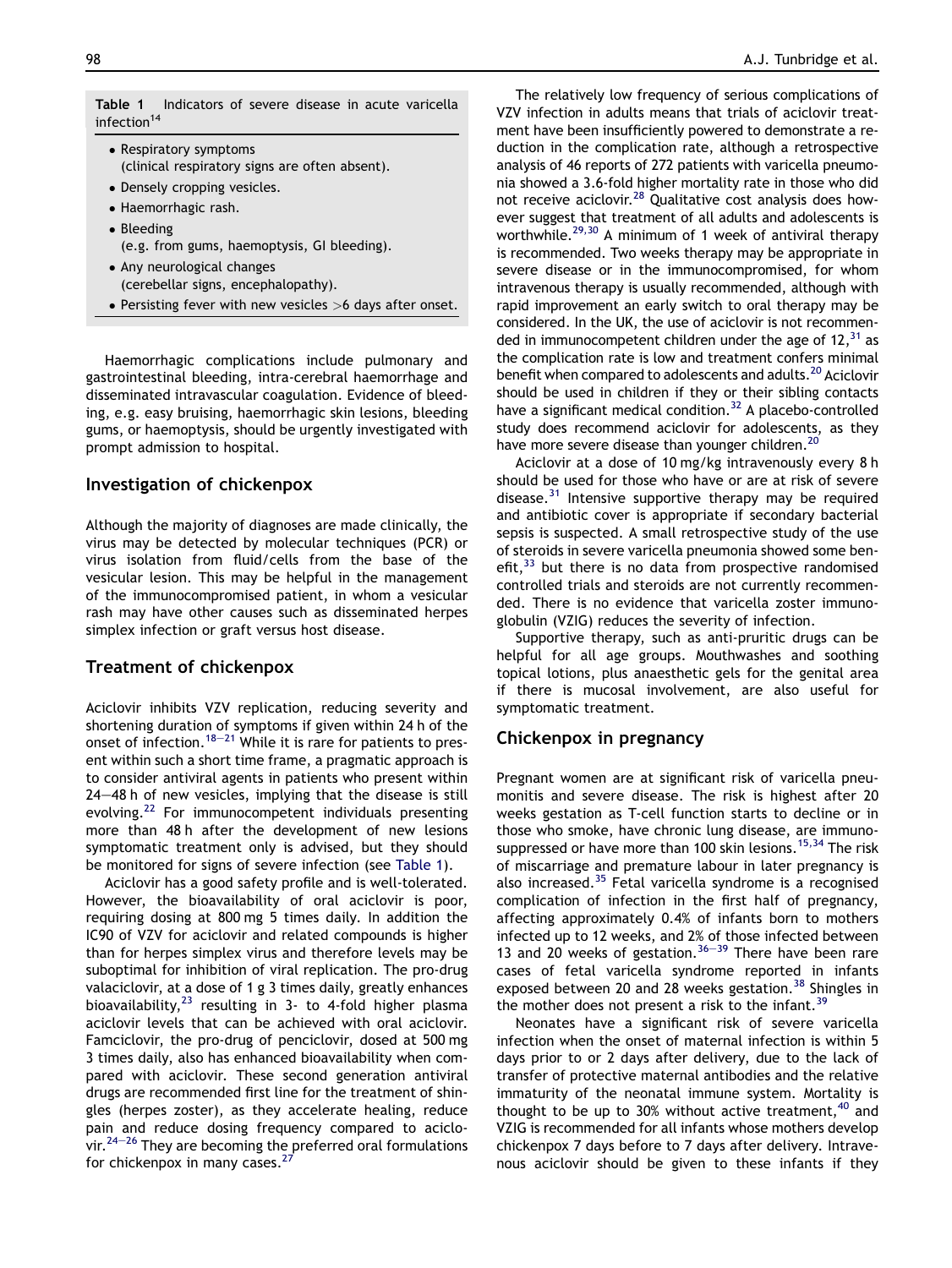<span id="page-4-0"></span>develop chickenpox, whether or not they received VZIG. Shingles in the first two years of life is thought to be a reac-tivation of chickenpox acquired in utero.<sup>[39](#page-6-0)</sup>

There are no data to suggest an increased risk of adverse events following aciclovir exposure at any stage in preg-nancy.<sup>[31,35](#page-6-0)</sup> The Royal College of Obstetrics and Gynaecology guidelines state that any pregnant woman at more than 20 weeks gestation should be treated with aciclovir,  $35$ which is likely to be of benefit to the mother with minimal risk to the fetus. However, in each case of chickenpox in early pregnancy (i.e.  $<$  20 weeks), the risk-benefit of treatment should be considered by an expert in the management of infections, so that the patient is able to make an informed decision. The International Aciclovir Pregnancy Register reported on 1129 prospectively followed pregnancies of which 712 involved aciclovir exposure in the first trimester with no evidence of adverse outcome. It is usual practice in many parts of the world to treat pregnant women with antiviral therapy in all trimesters.

Limited data on the use of valaciclovir in pregnancy, mainly for conditions other than VZV infection, provide some useful pharmacokinetic data and do not reveal any evidence of toxicity. The Valaciclovir Pregnancy Registry has reported on 56 valaciclovir exposed pregnancies, 14 involving first trimester exposure, with no evidence of an adverse outcome. A prospective double-blind trial of aciclovir versus valaciclovir for herpes simplex infection in the third trimester showed significantly higher peak serum aciclovir concentrations in the valaciclovir group than in the aciclovir group.<sup>[41](#page-6-0)</sup> No laboratory or clinical evidence of toxicity was detected, although patient numbers were small. High dose valaciclovir has also been used in a trial of treatment for symptomatic intrauterine cytomegalovirus infection; therapeutic concentrations of aciclovir were obtained in fetal blood. $42$  There are no data for the use of famciclovir in pregnancy.

VZIG is commonly used in pregnant non-immune chickenpox contacts to prevent or attenuate disease. Studies have not been sufficiently powered to examine the effect of VZIG administration on the incidence of fetal varicella syndrome; a case has been described in the baby of a mother who did receive VZIG.<sup>38</sup> If passive immunity is to be offered, it should be given as soon as possible up to 10 days after the exposure. There is also no evidence that aciclovir reduces the incidence of fetal varicella syndrome, again due to a lack of studies with sufficient power to demonstrate a change in what is a rare event. The obstetric team should be informed of the cases of chickenpox in pregnancy to enable monitoring for the syndrome.

For mild disease in pregnancy oral aciclovir is the current recommendation in the UK, administered at a dose of 800 mg 5 times daily for 1 week. $^{30}$  $^{30}$  $^{30}$  However, second generation antiviral drugs should be considered on expert advice. If there is any concern about severity of the disease (see [Table 1](#page-3-0)), referral to hospital should be made for consideration of parenteral therapy. Women who are close to term should be admitted to an isolation facility with access to specialist obstetric and paediatric services because of the significant risk of premature labour and of neonatal infection. Intravenous aciclovir should be administered, and if possible, delivery of the infant delayed until at least 5 days after the onset of infection.<sup>[35](#page-6-0)</sup>

#### Chickenpox in the immunocompromised

Patients in the categories shown in Table 2 should be considered as being at risk of severe VZV infection,  $43$  and should receive antiviral therapy as soon as possible. Early assessment in hospital is recommended, as parenteral treatment is most appropriate to prevent complications.<sup>[44](#page-6-0)</sup> New lesions may appear over several days in the immunocompromised, and antiviral treatment should be administered if new lesions or fever have been observed in the previous 24-48 h, regardless of time since onset.

#### Primary prevention of chickenpox

There are 2 varicella vaccines currently licensed in the UK: Varilrix<sup>®</sup> (GSK), and Varivax<sup>®</sup> (SPMSD). Both are live attenuated vaccines and are administered to non-immune adults

Table 2 Immunocompromised patients in whom acute varicella infection is likely to develop into severe disease<sup>43</sup>

- 1. Patients with severe primary immunodeficiency such as Severe Combined Immunodeficiency (SCID) or Wiskott-Aldrich syndrome.
- 2. All patients receiving immunosuppressive chemotherapy or radiotherapy for malignant disease, up to 6 months after completion of treatment.
- 3. All patients on immunosuppressive therapy following a solid organ transplant.
- 4. All patients who have undergone bone marrow transplantation, up to 12 months after completing all immunosuppressive therapy, or longer if graft versus host disease has occurred.<sup>a</sup>
- 5. Patients taking high doses of systemic steroids, e.g: in adults 40 mg/day for  $>1$  week; in children 2 mg/kg/ day for  $>1$  week or 1 mg/kg for  $>1$  month. Risk is maintained up to 3 months after treatment has stopped.
- 6. Patients receiving other immunomodulatory drugs such as azathioprine, cyclosporine, methotrexate, cyclophosphamide and the cytokine inhibitors, and/or chronic low dose steroid therapy.
- 7. Patients with HIV infection, particularly if the CD4 count is less than 200 cells/mm<sup>3</sup>.<sup>b</sup>
- 8. Neonates, either exposed by maternal infection 7 days before or after birth, or any exposure up to 7 days after birth.
- 9. Non-immune pregnant women.<sup>c</sup>

Patients who have undergone bone marrow transplantation should be offered vaccination once all immunosuppressive therapy has been stopped for more than 12 months.

Patients with HIV who have not previously had chickenpox, and have a CD4 count greater than 400 cells/mm<sup>3</sup> should routinely be offered vaccination; at CD4 counts 200-400 cells/  $mm<sup>3</sup>$ , vaccination should be considered if the patient is stable on anti-retroviral therapy.<sup>51</sup>

<sup>c</sup> Non-immune pregnant women should be considered for Varicella vaccine as soon as possible after delivery,  $35,47$  although it is not licensed for use during breastfeeding.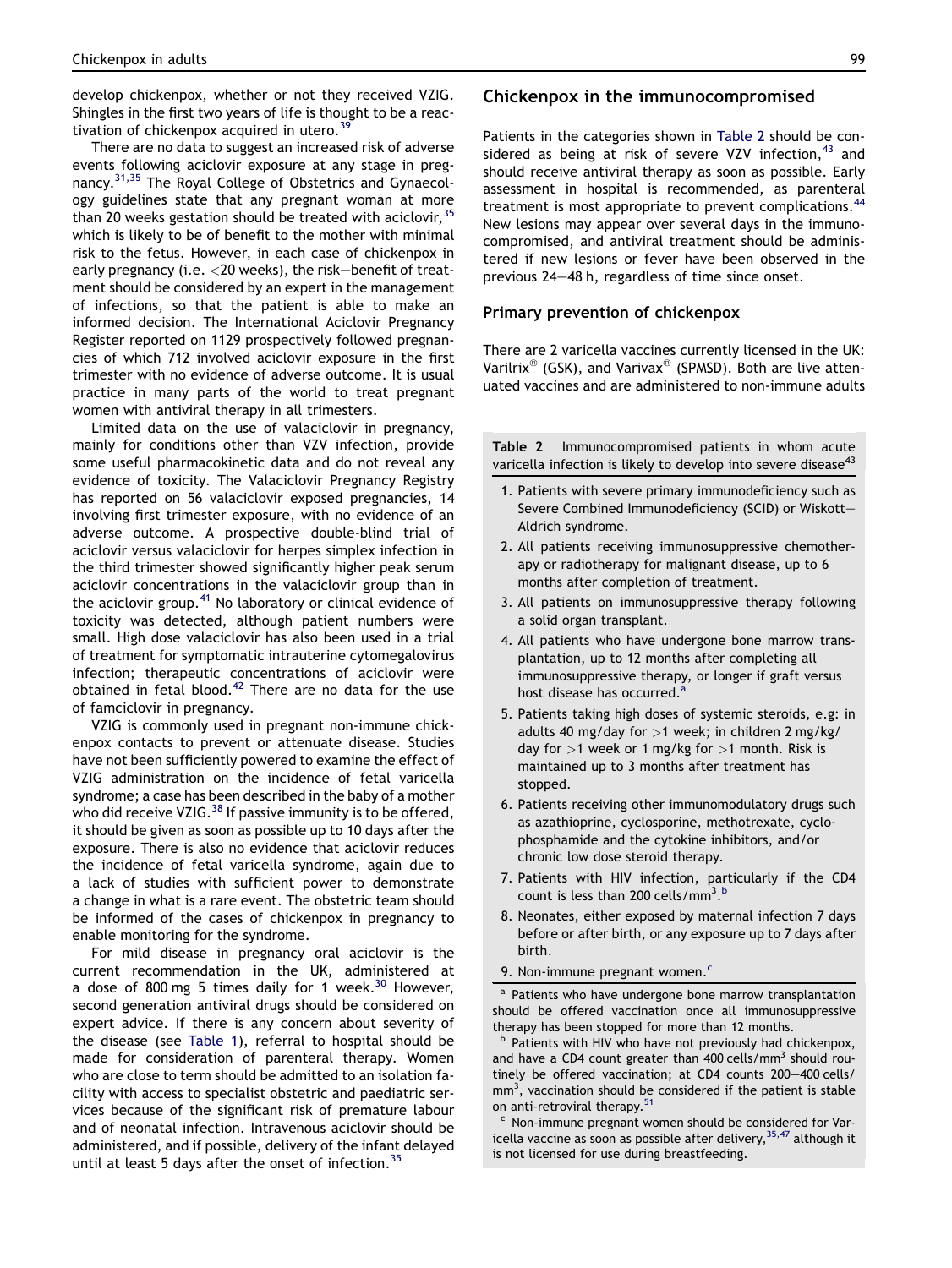<span id="page-5-0"></span>and children over the age of 12 in a 2 dose schedule. In countries with a universal varicella immunisation programme a marked reduction in the incidence of chickenpox has lead to a decline in attributable morbidity and mortality, and to a fall in varicella-related healthcare utilisation and cost of the disease management.<sup>[45](#page-6-0)</sup> Currently there are no plans to vaccinate children routinely against VZV in the UK $9$  but expert groups are recommending its implementation across Europe.[46](#page-6-0) However, vaccination is advised for seronegative children if a member of their household is at risk of severe disease, e.g. siblings of a child with leukaemia, or children with a parent undergoing chemotherapy, in view of the high attack rate in close contacts.<sup>[43](#page-6-0)</sup> It is considered that only a universal immunisation programme would adequately reduce morbidity and mortality in pregnancy.

Varicella vaccination is now recommended in the UK for all non-immune healthcare workers in primary care and hospital settings, as the rate of transmission in the health care setting is high and vulnerable patients may be put at risk.<sup>[9](#page-6-0)</sup> All healthcare workers should be asked about a history of chickenpox or shingles, and have antibody testing and subsequent vaccination as appropriate. Women are advised not to become pregnant within 1 month of vaccination.<sup>[47](#page-7-0)</sup> Varicella vaccination is also recommended for non-immune healthy close contacts of immunocompromised patients. A clear history of chickenpox or shingles is considered to be adequate evidence of immunity in those brought up in temperate climes,<sup>10</sup> although it can be less reliable in adults born and raised in areas of low seroprevalence.<sup>[48](#page-7-0)</sup> Lack of immunity should be confirmed by testing for VZV IgG in serum prior to immunisation as asymptomatic infection is common.

#### Prevention of chickenpox following exposure

Varicella zoster immunoglobulin (VZIG) reduces the risk of infection following exposure by 40% and can attenuate the severity of disease.<sup>[49](#page-7-0)</sup> It should be considered for individuals who fulfil all three of the criteria listed in Table 3. [50](#page-7-0)

VZIG may be offered up to 10 days after exposure, but is ideally administered within 7 days of contact with an infective case of chickenpox or exposed shingles. $43$  Further guidance on prophylaxis of at risk individuals, including pregnant women, is available in the Department of Health 'Green Book' available via the internet.<sup>[43](#page-6-0)</sup> Patients who have received VZIG should be advised that medical advice should still be sought if chickenpox occurs, as antiviral therapy may be required. In those for whom VZIG is not indicated the use of aciclovir may be considered for use as prophylaxis.<sup>[50](#page-7-0)</sup>

| Table 3 | Main criteria for patients requiring VZIG |
|---------|-------------------------------------------|
|---------|-------------------------------------------|

- 1. Have a clinical condition which puts them at risk of severe varicella infection (see [Table 2](#page-4-0)).
- 2. Are seronegative for antibodies to VZV.
- 3. Have a significant<sup>a</sup> exposure to chickenpox or shingles.

a Significant exposure can be defined as contact for more than 15 min in the same room or a 5 min face-to-face conversation with a case of chickenpox from 48 h before the rash until skin lesions are crusted, or contact with disseminated or 'exposed' shingles, i.e. ophthalmic zoster. $43$ 

#### Conclusion

These guidelines reflect current best practice for the management of chickenpox in adults by specialist physicians in the UK. Recommendations include antiviral treatment for adults who present within 24-48 h of rash onset, and treatment of women in early pregnancy. The latter is supported in the most recent version of the guidelines published by the UK Royal College of Obstetricians and Gynaecologists.[35](#page-6-0) It is unlikely that sufficiently powered treatment studies will be performed to demonstrate a reduction in the complication rate of adult chicken pox, or a reduction in fetal varicella syndrome, but the suggested drug regimens have a good safety record. Furthermore, the demonstrated reduction in the number of days with fever and the number of vesicles has potential economic benefits for the workforce.<sup>29</sup>

The flowchart on management of chickenpox in the adult has been designed for patients presenting to primary care or an emergency admissions service. Perceptions of chickenpox as a mild disease of childhood lead to an underestimation of its potential to cause severe disease in adolescents and adults. This flowchart will facilitate early initiation of treatment, the evidence for which is presented above. A flowchart for the management of susceptible individuals following exposure to chickenpox is already available in the UK in the Department of Health 'Green Book<sup>'[43](#page-6-0)</sup> and from the Health Protection Agency.<sup>[50](#page-7-0)</sup>

## Acknowledgments

With thanks to Prof MW McKendrick, Sheffield Teaching Hospitals; Dr C Conlon, Oxford Radcliffe Hospitals; Dr C McNulty, Health Protection Agency; and Dr DH Dockrell, University of Sheffield Medical School. These guidelines have been subject to a consultation process through the Clinical Virology Network and the guidelines committee of the British Infection Society.

#### References

- 1. Vyse AJ, Gay NJ, Hesketh LM, Morgan-Capner P, Miller E. Seroprevalence of antibody to varicella zoster virus in England and Wales in children and young adults. Epidemiol Infect 2004;132:  $1129 - 34.$
- 2. Lee BW. Review of varicella zoster seroepidemiology in India and Southeast Asia. Trop Med Int Health 1998 Nov;3(11):  $886 - 90$ .
- 3. Lolekha S, Tanthiphabha W, Sornchai P, Kosuwan P, Sutra S, Warachit B, et al. Effect of climatic factors and population density on varicella zoster virus epidemiology within a tropical country. Am J Trop Med Hyg 2001 Mar $-Apr;64(3-4):131-6$ .
- 4. Fairley CK, Miller E. Varicella-zoster virus epidemiologya changing scene? J Infect Dis 1996;174(Suppl. 3):S314-9.
- 5. Miller E, Marshall R, Vurdien J. Epidemiology, outcome and control of varicella-zoster infection. Rev Med Microbiol 1993;4:222-30.
- 6. Rawson H, Crampin A, Noah N. Deaths from chickenpox in England and Wales 1995-1997: analysis of routine mortality data. BMJ 2001 Nov 10;323(7321):1091-3.
- 7. Brisson M, Edmunds WJ. Epidemiology of varicella-zoster virus in England and Wales. J Med Virol 2003;  $70$ (Suppl. 1): S9-14.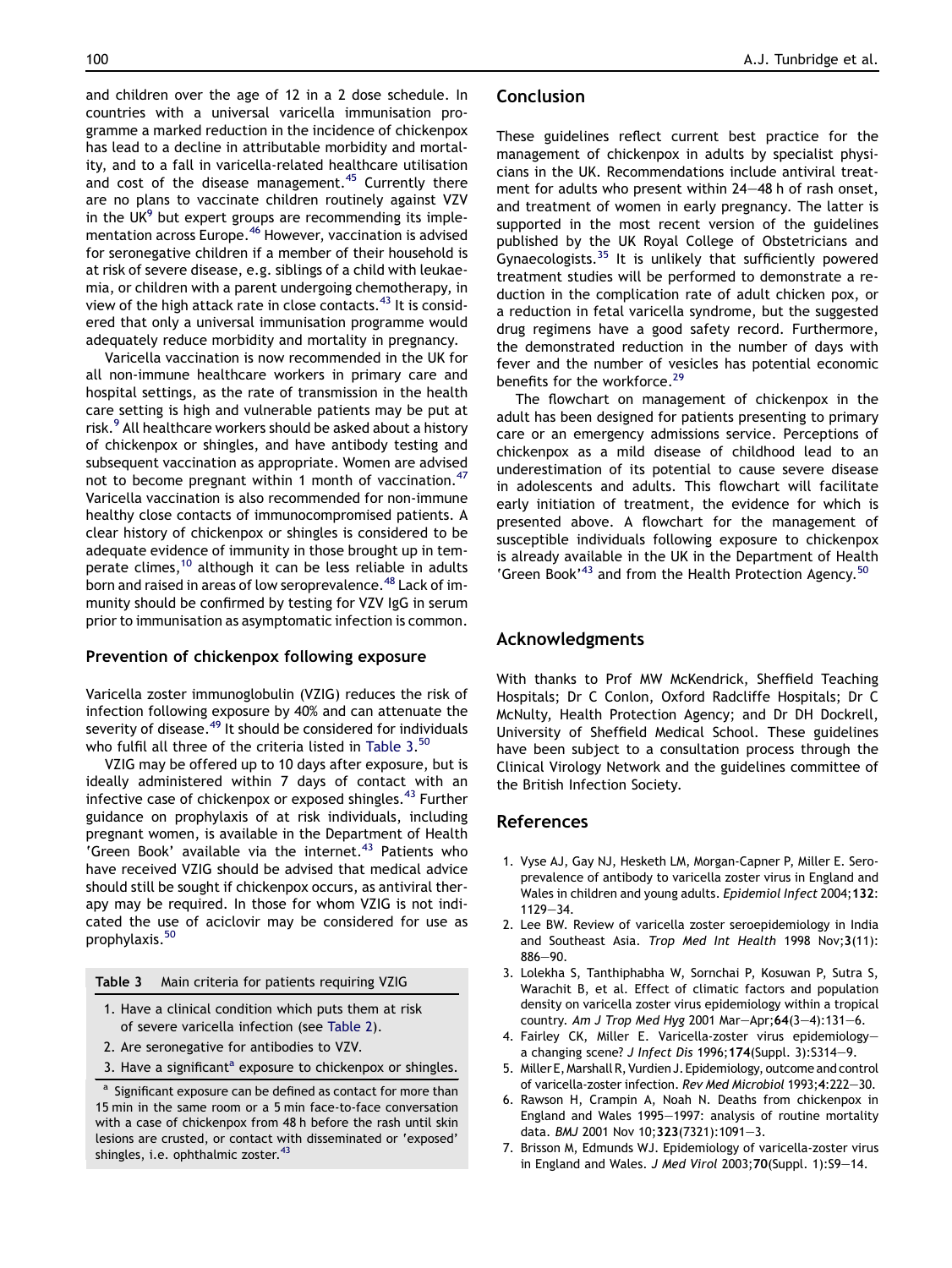- <span id="page-6-0"></span>8. Department of Health. Varicella. Available from: [gov.uk/](http://gov.uk/assetRoot/04/07/31/40/04073140.pdf) [assetRoot/04/07/31/40/04073140.pdf;](http://gov.uk/assetRoot/04/07/31/40/04073140.pdf) 2004.
- 9. Health Protection Agency. General information  $-$  chickenpox (Varicella). Available from: [hpa.org.uk/infections/topics\\_az/](http://hpa.org.uk/infections/topics_az/chickenpox/gen_info.htm) [chickenpox/gen\\_info.htm.](http://hpa.org.uk/infections/topics_az/chickenpox/gen_info.htm)
- 10. Watson B, Civen R, Reynolds M, Heath K, Perella D, Carbajal T, et al. Validity of self-reported varicella disease history in pregnant women attending prenatal clinics. Public Health Rep 2007 July-Aug; 122(4): 499-506.
- 11. Thomas SL, Wheeler JG, Hall AJ. Contacts with varicella or with children and protection against herpes zoster in adults: a case-control study. Lancet 2002 Aug 31;360(9334):678-82.
- 12. Balfour Jr HH. Varicella-zoster virus infections in the immunocompromised host. Natural history and treatment. Scand J Infect Dis Suppl 1991;80:69-74.
- 13. David DS, Tegtmeier BR, O'Donnell MR, Paz IB, McCarty TM. Visceral varicella-zoster after bone marrow transplantation: report of a case series and review of the literature. Am J Gastroenterol 1998 May;  $93(5):810-3$ .
- 14. Bovill B, Bannister B. Review of 26 years' hospital admissions for chickenpox in North London. J Infect 1998 Jan;36(Suppl. 1):  $17 - 23$
- 15. Nathwani D, Maclean A, Conway S, Carrington D. Varicella infections in pregnancy and the newborn. A review prepared for the UK Advisory Group on Chickenpox on behalf of the British Society for the Study of Infection. J Infect 1998 Jan; 36(Suppl. 1):59-71.
- 16. Jones AM, Thomas N, Wilkins EG. Outcome of varicella pneumonitis in immunocompetent adults requiring treatment in a high dependency unit. J Infect 2001 Aug;  $43(2):135-9$ .
- 17. Tarlow MJ, Walters S. Chickenpox in childhood. A review prepared for the UK Advisory Group on Chickenpox on behalf of the British Society for the Study of Infection. J Infect 1998 Jan; 36(Suppl. 1): 39-47.
- 18. Wallace MR, Bowler WA, Murray NB, Brodine SK, Oldfield 3rd EC. Treatment of adult varicella with oral acyclovir. A randomized, placebo-controlled trial. Ann Intern Med 1992 Sep 1;117(5):  $358 - 63.$
- 19. Balfour Jr HH, Edelman CK, Anderson RS, Reed NV, Slivken RM, Marmor LH, et al. Controlled trial of acyclovir for chickenpox evaluating time of initiation and duration of therapy and viral resistance. Pediatr Infect Dis J 2001 Oct; 20(10): 919-26.
- 20. Balfour HH, Rotbart HA, Feldman S, Dunkle LM, Feder Jr HM, Prober CG, et al. Aciclovir treatment of varicella in otherwise healthy adolescents. The Collaborative Aciclovir Varicella Study Group. J Pediatr 1992;120(4 Pt 1):627-33.
- 21. Klassen TP, Belseck EM, Wiebe N, Hartling L. Acyclovir for treating varicella in otherwise healthy children and adolescents: a systematic review of randomised controlled trials. BMC Pediatr 2002 Sep 30;2:9.
- 22. Wilkins EG, Leen CL, McKendrick MW, Carrington D. Management of chickenpox in the adult. A review prepared for the UK Advisory Group on chickenpox on behalf of the British Society for the Study of Infection. J Infect 1998 Jan; 36(Suppl. 1):49-58.
- 23. Jacobson MA. Valaciclovir (BW256U87): the L-valyl ester of acyclovir. J Med Virol 1993;(Suppl. 1):150-3.
- 24. Beutner KR, Friedman DJ, Forszpaniak C, Andersen PL, Wood MJ. Valaciclovir compared with acyclovir for improved therapy for herpes zoster in immunocompetent adults. Antimicrob Agents Chemother 1995 Jul;  $39(7)$ : 1546-53.
- 25. Grant DM, Mauskopf JA, Bell L, Austin R. Comparison of valaciclovir and acyclovir for the treatment of herpes zoster in immunocompetent patients over 50 years of age: a cost-consequence model. Pharmacotherapy 1997 Mar-Apr; 17(2): 333-41.
- 26. Tyring SK, Beutner KR, Tucker BA, Anderson WC, Crooks RJ. Antiviral therapy for herpes zoster: randomized, controlled clinical trial of valacyclovir and famciclovir therapy in

immunocompetent patients 50 years and older. Arch Fam Med 2000 Sep-Oct; 9(9): 863-9.

- 27. Breuer J, Whitley R. Varicella zoster virus: natural history and current therapies of varicella and herpes zoster. Herpes 2007 Sep; 14(Suppl. 2): 25-9.
- 28. Mohsen AH, McKendrick M. Varicella pneumonia in adults. Eur Respir J 2003 May; 21(5): 886-91.
- 29. Whitley RJ. Therapeutic approaches to varicella-zoster virus infections. J Infect Dis 1992 Aug;  $166$ (Suppl. 1): S51-7.
- 30. Smith KJ, Roberts MS. Cost effectiveness of early treatment with oral aciclovir in adult chickenpox. Pharmacoeconomics 1998 May; 13(5 Pt 2): 645-51.
- 31. Joint Formulary Committee. British national formulary. 54th ed. London: British Medical Association and Royal Pharmaceutical Society of Great Britain; Sept 2007.
- 32. Ogilvie MM. Antiviral prophylaxis and treatment in chickenpox. A review prepared for the UK Advisory Group on Chickenpox on behalf of the British Society for the Study of Infection. J Infect 1998 Jan; 36(Suppl. 1): 31-8.
- 33. Mer M, Richards GA. Corticosteroids in life-threatening varicella pneumonia. Chest 1998 Aug;  $114(2):426-31$ .
- 34. Harger JH, Ernest JM, Thurnau GR, Moawad A, Momirova V, Landon MB, et al. Risk factors and outcome of varicella-zoster virus pneumonia in pregnant women. J Infect Dis 2002 Feb 15;  $185(4):422-7.$
- 35. Royal College of Obstetricians and Gynaecologists. Green top Guidelines no 13. Chickenpox in Pregnancy. Available from: [http://www.rcog.org.uk/resources/Public/pdf/greentop13\\_](http://www.rcog.org.uk/resources/Public/pdf/greentop13_chickenpox0907.pdf) [chickenpox0907.pdf](http://www.rcog.org.uk/resources/Public/pdf/greentop13_chickenpox0907.pdf); reviewed Sept 2007.
- 36. Birthistle K, Carrington D. Fetal varicella syndrome  $-$  a reappraisal of the literature. A review prepared for the UK Advisory Group on Chickenpox on behalf of the British Society for the Study of Infection. J Infect 1998 Jan; 36(Suppl. 1): 25-9.
- 37. Harger JH, Ernest JM, Thurnau GR, Moawad A, Thom E, Landon MB, et al. Frequency of congenital varicella syndrome in a prospective cohort of 347 pregnant women. Obstet Gynecol 2002 Aug; 100(2):260-5.
- 38. Tan MP, Koren G. Chickenpox in pregnancy: revisited. Reprod Toxicol 2006 May; 21(4): 410-20 [Epub 2005 June 23].
- 39. Enders G, Miller E, Cradock-Watson J, Bolley I, Ridehalgh M. Consequences of varicella and herpes zoster in pregnancy: prospective study of 1739 cases. Lancet 1994 Jun 18; 343(8912):1548-51.
- 40. Meyers JD. Congenital varicella in term infants: risk reconsidered. J Infect Dis 1974 Feb: 129(2): 215-7.
- 41. Kimberlin DF, Weller S, Whitley RJ, Andrews WW, Hauth JC, Lakeman F, et al. Pharmacokinetics of oral valaciclovir and acyclovir in late pregnancy. Am J Obstet Gynecol 1998 Oct;  $179(4):846 - 51.$
- 42. Jacquemard F, Yamamoto M, Costa JM, Romand S, Jaqz-Aigrain E, Dejean A, et al. Maternal administration of valaciclovir in symptomatic intrauterine cytomegalovirus infection. BJOG 2007 Sep; 114(9): 1113-21.
- 43. Varicella. Chapter 34, Immunisation against infectious disease, ''The Green Book''. London: Department of Health. Available from: [http://www.dh.gov.uk/en/Policyandguidance/](http://www.dh.gov.uk/en/Policyandguidance/Healthandsocialcaretopics/Greenbook/DH_4097254) [Healthandsocialcaretopics/Greenbook/DH\\_4097254;](http://www.dh.gov.uk/en/Policyandguidance/Healthandsocialcaretopics/Greenbook/DH_4097254) 2006.
- 44. Balfour Jr HH, McMonigal KA, Bean B. Acyclovir therapy of varicella-zoster virus infections in immunocompromised patients. J Antimicrob Chemother 1983 Sep;12(Suppl. B): 169-79
- 45. Davis MM. Successes and remaining challenges after 10 years of varicella vaccination in the USA. Expert Rev Vaccines 2006 Apr;  $5(2):295-302.$
- 46. Sengupta N, Booy R, Schmitt HJ, Peltola H, Van-Damme P, Schumacher RF, et al. Varicella vaccination in Europe: are we ready for a universal childhood programme. Eur J Pediatr 2008 Jan; 167(1): 47-55.